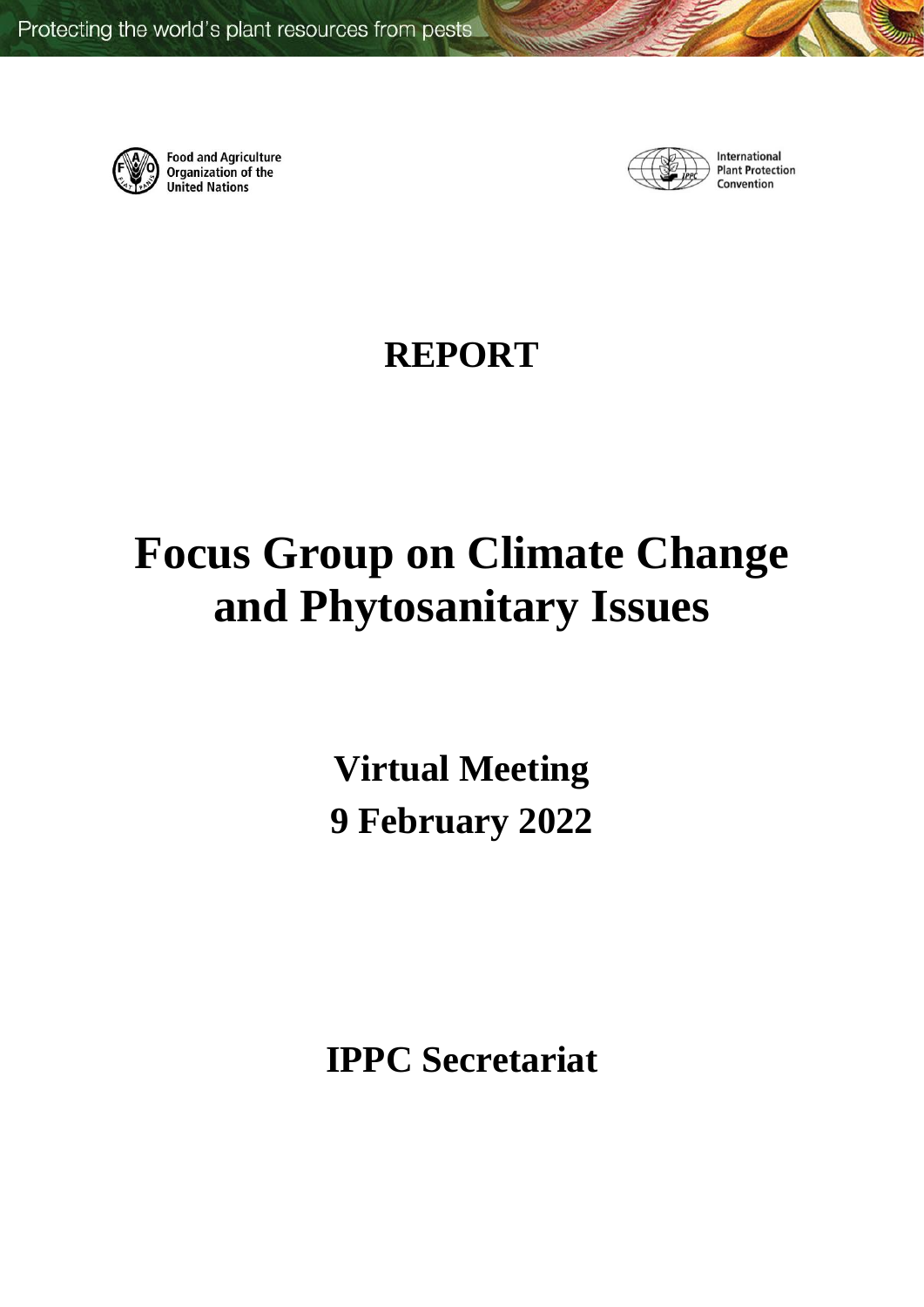Required citation:

IPPC Secretariat. 2022. *Report of the meeting of the Focus Group on Climate Change and Phytosanitary Issues, 9 February 2022.* Rome. Published by FAO on behalf of the Secretariat of the International Plant Protection Convention (IPPC).

The designations employed and the presentation of material in this information product do not imply the expression of any opinion whatsoever on the part of the Food and Agriculture Organization of the United Nations (FAO) concerning the legal or development status of any country, territory, city or area or of its authorities, or concerning the delimitation of its frontiers or boundaries. The mention of specific companies or products of manufacturers, whether or not these have been patented, does not imply that these have been endorsed or recommended by FAO in preference to others of a similar nature that are not mentioned. The views expressed in this information product are those of the author(s) and do not necessarily reflect the views or policies of FAO.

© FAO, 2022



Some rights reserved. This work is made available under the Creative Commons Attribution-NonCommercial-ShareAlike 3.0 IGO licence (CC BY-NC-SA 3.0 IGO; [https://creativecommons.org/licenses/by-nc-sa/3.0/igo/legalcode\)](https://creativecommons.org/licenses/by-nc-sa/3.0/igo/legalcode).

Under the terms of this licence, this work may be copied, redistributed and adapted for non-commercial purposes, provided that the work is appropriately cited. In any use of this work, there should be no suggestion that FAO endorses any specific organization, products or services. The use of the FAO logo is not permitted. If the work is adapted, then it must be licensed under the same or equivalent Creative Commons licence. If a translation of this work is created, it must include the following disclaimer along with the required citation: "This translation was not created by the Food and Agriculture Organization of the United Nations (FAO). FAO is not responsible for the content or accuracy of this translation. The original English edition shall be the authoritative edition."

Disputes arising under the licence that cannot be settled amicably will be resolved by mediation and arbitration as described in Article 8 of the licence except as otherwise provided herein. The applicable mediation rules will be the mediation rules of the World Intellectual Property Organizatio[n http://www.wipo.int/amc/en/mediation/rules](http://www.wipo.int/amc/en/mediation/rules) and any arbitration will be conducted in accordance with the Arbitration Rules of the United Nations Commission on International Trade Law (UNCITRAL).

**Third-party materials.** Users wishing to reuse material from this work that is attributed to a third party, such as tables, figures or images, are responsible for determining whether permission is needed for that reuse and for obtaining permission from the copyright holder. The risk of claims resulting from infringement of any third-party-owned component in the work rests solely with the user.

**Sales, rights and licensing**. FAO information products are available on the FAO website [\(http://www.fao.org/publications\)](http://www.fao.org/publications) and can be purchased through [publications-sales@fao.org.](mailto:publications-sales@fao.org) Requests for commercial use should be submitted via: [www.fao.org/contact-us/licence-request.](http://www.fao.org/contact-us/licence-request) Queries regarding rights and licensing should be submitted to[: copyright@fao.org.](mailto:copyright@fao.org)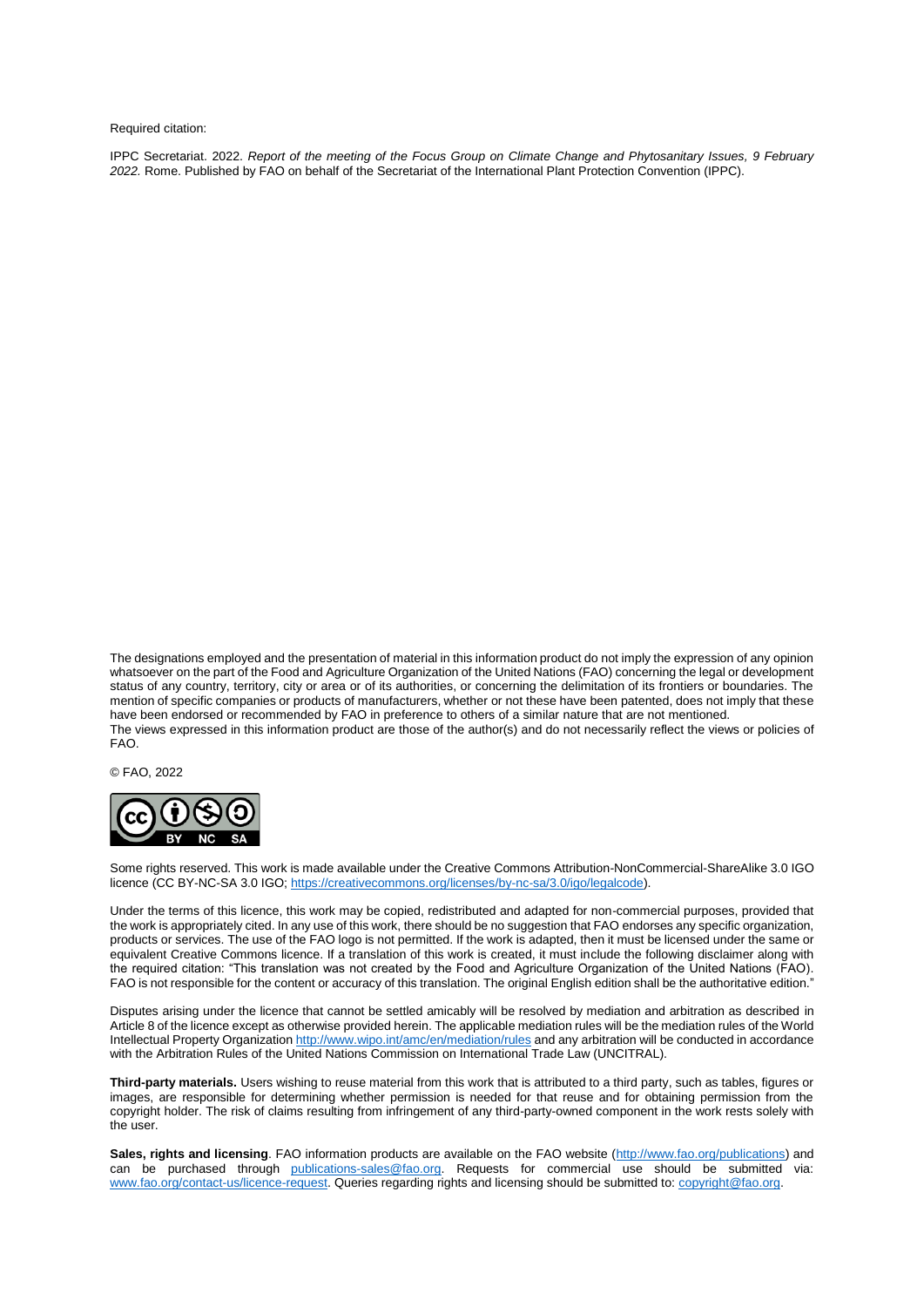# **CONTENTS**

| 1. |     |                                                                             |  |
|----|-----|-----------------------------------------------------------------------------|--|
| 2. |     |                                                                             |  |
|    | 2.1 |                                                                             |  |
|    | 2.2 |                                                                             |  |
| 3. |     |                                                                             |  |
|    | 3.1 |                                                                             |  |
|    | 3.2 |                                                                             |  |
| 4. |     |                                                                             |  |
|    | 4.1 | CPM paper: Action plan for the "Assessment and management of climate change |  |
|    | 4.2 |                                                                             |  |
| 5. |     |                                                                             |  |
|    | 5.1 |                                                                             |  |
| 6. |     |                                                                             |  |
| 7. |     |                                                                             |  |
|    |     |                                                                             |  |
|    |     |                                                                             |  |
|    |     |                                                                             |  |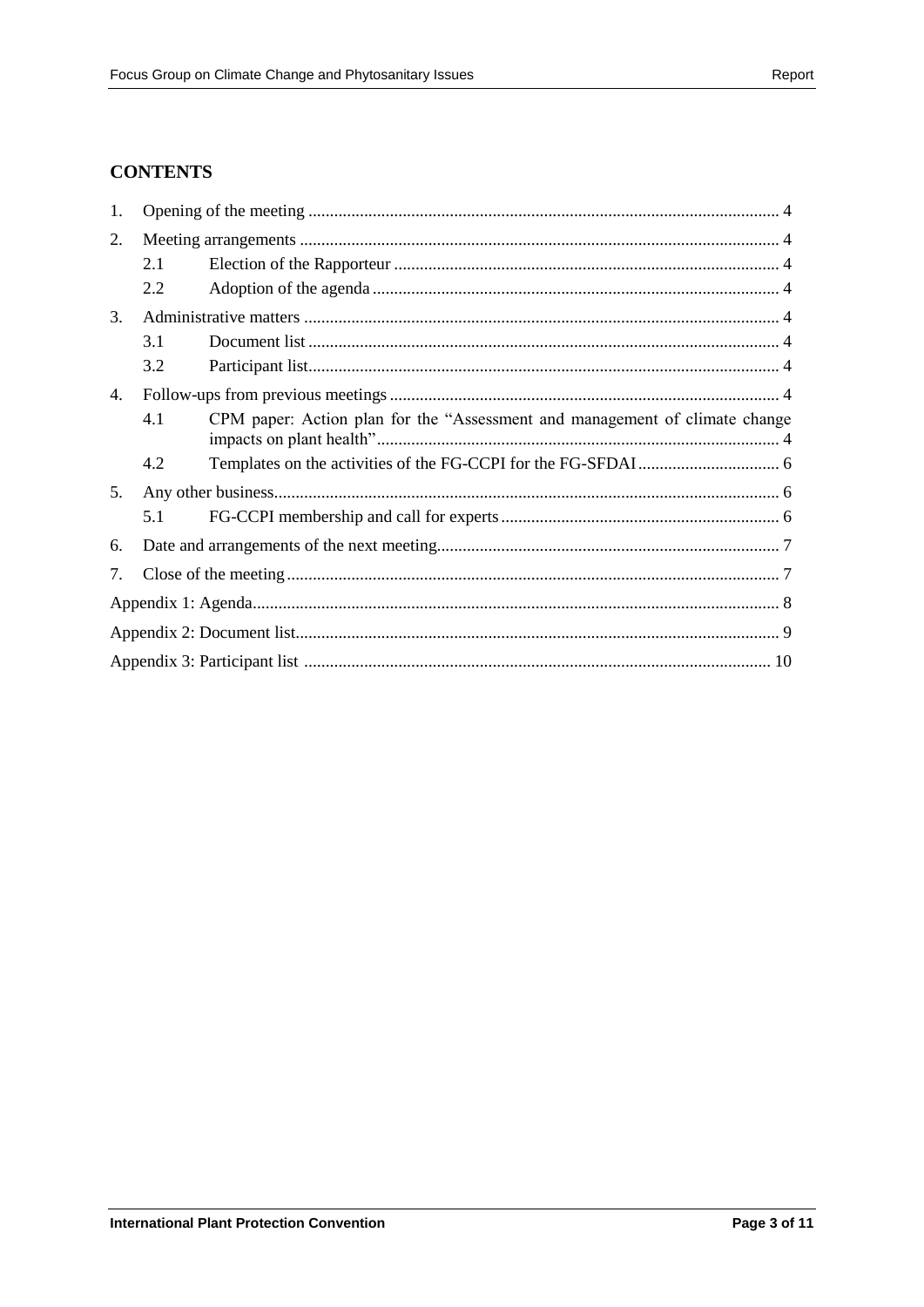# <span id="page-3-0"></span>**1. Opening of the meeting**

*[1]* The IPPC Secretariat (Secretariat) opened the meeting and welcomed all participants.

# <span id="page-3-1"></span>**2. Meeting arrangements**

# <span id="page-3-2"></span>**2.1 Election of the Rapporteur**

*[2]* The Focus Group on Climate Change and Phytosanitary Issues (FG-CCPI) participants elected Mr Glenn FOWLER as Rapporteur of the meeting.

#### <span id="page-3-3"></span>**2.2 Adoption of the agenda**

*[3]* FG-CCPI members adopted the agenda as presented in Appendix 1 to the present report.

# <span id="page-3-4"></span>**3. Administrative matters**

### <span id="page-3-5"></span>**3.1 Document list**

*[4]* FG-CCPI members took note of the documents on the document list as presented in Appendix 2.

#### <span id="page-3-6"></span>**3.2 Participant list**

- *[5]* The Secretariat noted that Ms Victoria LAMB, Mr Pablo CORTESE, Mr Godfrey Pasurai CHIKWENHERE and Mr Josef SETTELE were not available to attend the meeting. The participant list is presented in Appendix 3.
- *[6]* The Secretariat introduced Ms Essia Limem SELLAMI, the new FG-CCPI representative from the national plant protection organization (NPPO) of Tunisia, and Mr Samuel BISHOP, the new Commission on Phytosanitary Measures (CPM) Bureau representative for FG-CCPI.
- *[7]* The Secretariat invited the participants to notify the Secretariat if any changes were needed to the information on the participant list.
- *[8]* The Chairperson acknowledged the commitment of FG-CCPI members who were participating in meetings outside of normal working hours in their time zone and appreciated their dedication.
- *[9]* On the question of whether all regional plant protection organizations (RPPOs) were now represented in the focus group, the Secretariat informed the group that, with the new representative from the Near East and North Africa region, all FAO regions were represented. There was not, however, representation from every RPPO, noting that there was some membership overlap among the RPPOs.

# <span id="page-3-7"></span>**4. Follow-ups from previous meetings**

# <span id="page-3-8"></span>**4.1 CPM paper: Action plan for the "Assessment and management of climate change impacts on plant health"**

- *[10]* The Chairperson said that the CPM paper and action plan had been submitted to the CPM Bureau meeting for its December 2021 meeting, but consideration of those documents was deferred until January 2022 due to the very full agenda of the December meeting. At the January 2022 meeting of the CPM Bureau, the documents received positive feedback and FG-CCPI was recognized for having done extraordinary work within a limited timeframe.
- *[11]* The Chairperson said that the key takeaway from the feedback was that the action plan was quite ambitious, with 30 activities, some of which would require significant resources from the Secretariat to deliver and support. It would therefore be important to identify resources for the action plan and to develop immediate priority activities to be delivered in 2022–2023.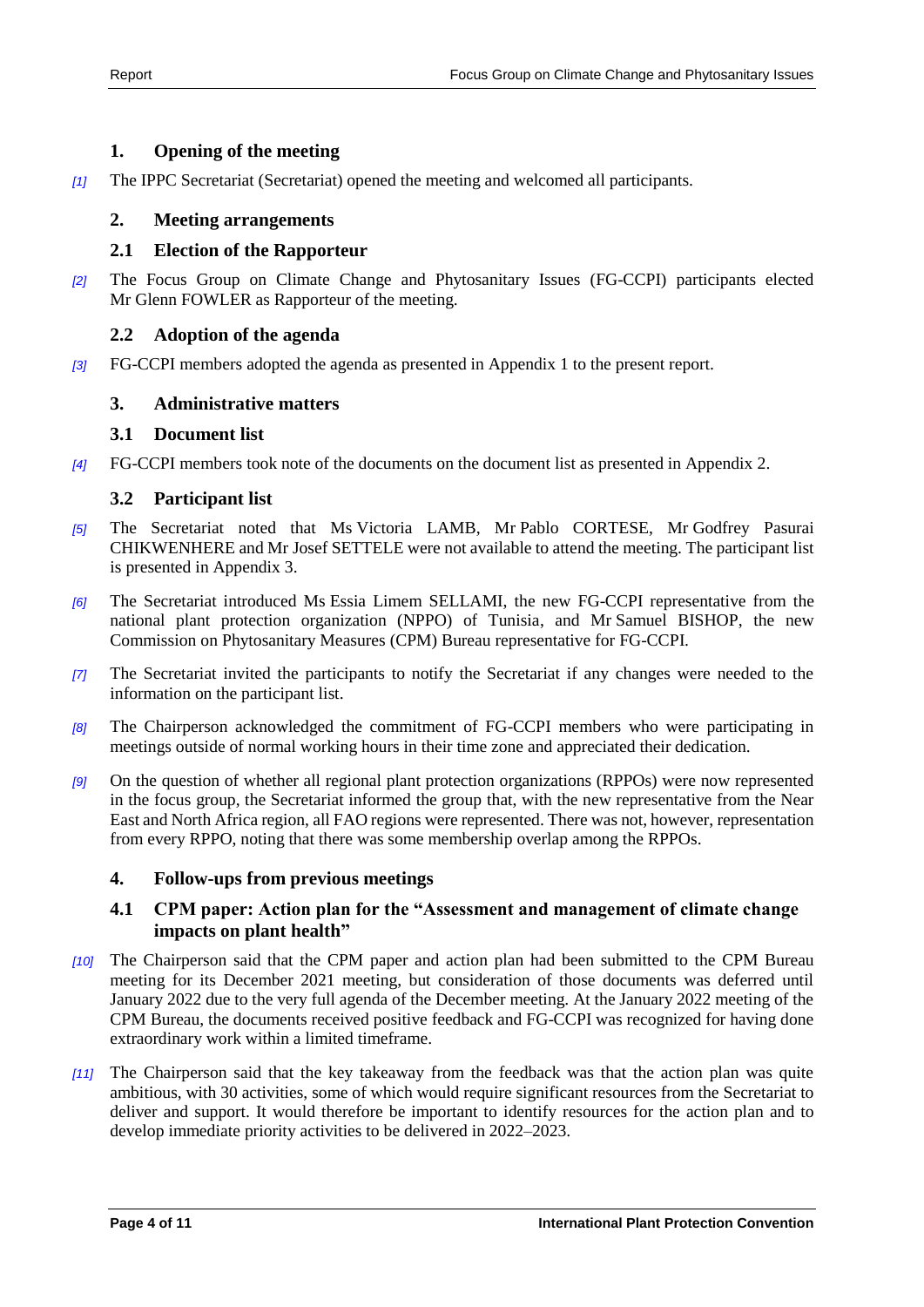- *[12]* The Chairperson presented the work of FG-CCPI to the Thirty-third Technical Consultation among Regional Plant Protection Organizations (TC-RPPO) on 3 February 2022.<sup>1</sup> The Chairperson incorporated the feedback on developing immediate priorities into the presentation, setting out the following activities for delivery in 2022–2023, which would help to raise the profile of the activities and facilitate their delivery, noting that some activities had already been achieved:
	- *-* raise awareness of the impacts of climate change on plant health;
	- *-* enhance national and regional reporting systems;
	- *-* develop a "Climate Change Impacts on Plant Health" webpage;
	- *-* enhance the evaluation and management of the risks climate change poses to plant health; and
	- *-* develop an IPPC guide to manage climate change impacts on plant health.
- *[13]* The TC-RPPO provided positive feedback on the presentation.
- *[14]* The Chairperson appreciated the work of the Secretariat and of all FG-CCPI members in contributing to the action plan. The favourable feedback the group had received on its work was due to their diligence and hard work. The next step for FG-CCPI would be to have endorsement of the plan from CPM-16 at its meeting in April 2022.
- *[15]* On the issue of incorporating climate change into national and regional reporting systems, one participant asked how and by what mechanism the responses would be analysed in order to draw conclusions. The Chairperson said that FG-CCPI could explore the matter at forthcoming meetings.
- *[16]* On the issue of the structure and priorities of the "Climate Change Impacts on Plant Health" webpage, the Chairperson said that there were already examples on the International Phytosanitary Portal  $(IPP)^2$ that could serve as a format, such as the FAO Global Action for Fall Armyworm (FAW) Control webpage.<sup>3</sup> The "Climate Change Impacts on Plant Health" web page should draw largely on contributed resources and be practical, interactive, globally relevant and provide support to contracting parties.
- *[17]* On the issue of developing an IPPC guide, one member said that they had previously participated in the preparation of an IPPC guide, which was a process that took several years. Consequently, preparation of a guide might not be achievable as an objective for 2022–2023. The Chairperson said that preparing a guide for a standard was indeed a lengthy process; the work of FG-CCPI did not require the same level of governance and could move forward more quickly. The guide could be a digital asset that was updated over the course of the FG-CCPI mandate as new materials were provided.
- *[18]* One member asked what would happen should an activity not be completed as per the timeline and if that would push out other activities on the timeline. The Chairperson said that identifying priority activities did not preclude work on other items; work would happen concurrently, but the identified priority activities would be the focus of resources, effort and time. Activities were prioritized because of feedback from the CPM Bureau to create rationalization in the action plan.
- *[19]* As regards resourcing and budgeting for the action plan, the Chairperson said that it would be incumbent on FG-CCPI members to actively promote the work of the group and to seek to mobilize funding in their regions. The Chairperson encouraged members to advocate for more resources in their contracting parties and to seek support for the action plan at CPM-16 (2022).
- *[20]* The Chairperson asked the Secretariat to clarify who would present the FG-CCPI paper to CPM-16. The Secretariat said it would clarify the issue internally and inform the Chairperson.

l

<sup>&</sup>lt;sup>1</sup> Thirty-third Technical Consultation among Regional Plant Protection Organizations (third virtual session): [https://www.ippc.int/en/core-activities/external-cooperation/partners/technical-consultation-among-rppos/2021-](https://www.ippc.int/en/core-activities/external-cooperation/partners/technical-consultation-among-rppos/2021-33rd-third-virtual-session-tc-among-rppos/) [33rd-third-virtual-session-tc-among-rppos/](https://www.ippc.int/en/core-activities/external-cooperation/partners/technical-consultation-among-rppos/2021-33rd-third-virtual-session-tc-among-rppos/)

<sup>2</sup> https://www.ippc.int/en/

<sup>&</sup>lt;sup>3</sup> FAO Global Action for Fall Armyworm (FAW) Control webpage[: https://www.ippc.int/en/the-global-action-for](https://www.ippc.int/en/the-global-action-for-fall-armyworm-control/)[fall-armyworm-control/](https://www.ippc.int/en/the-global-action-for-fall-armyworm-control/)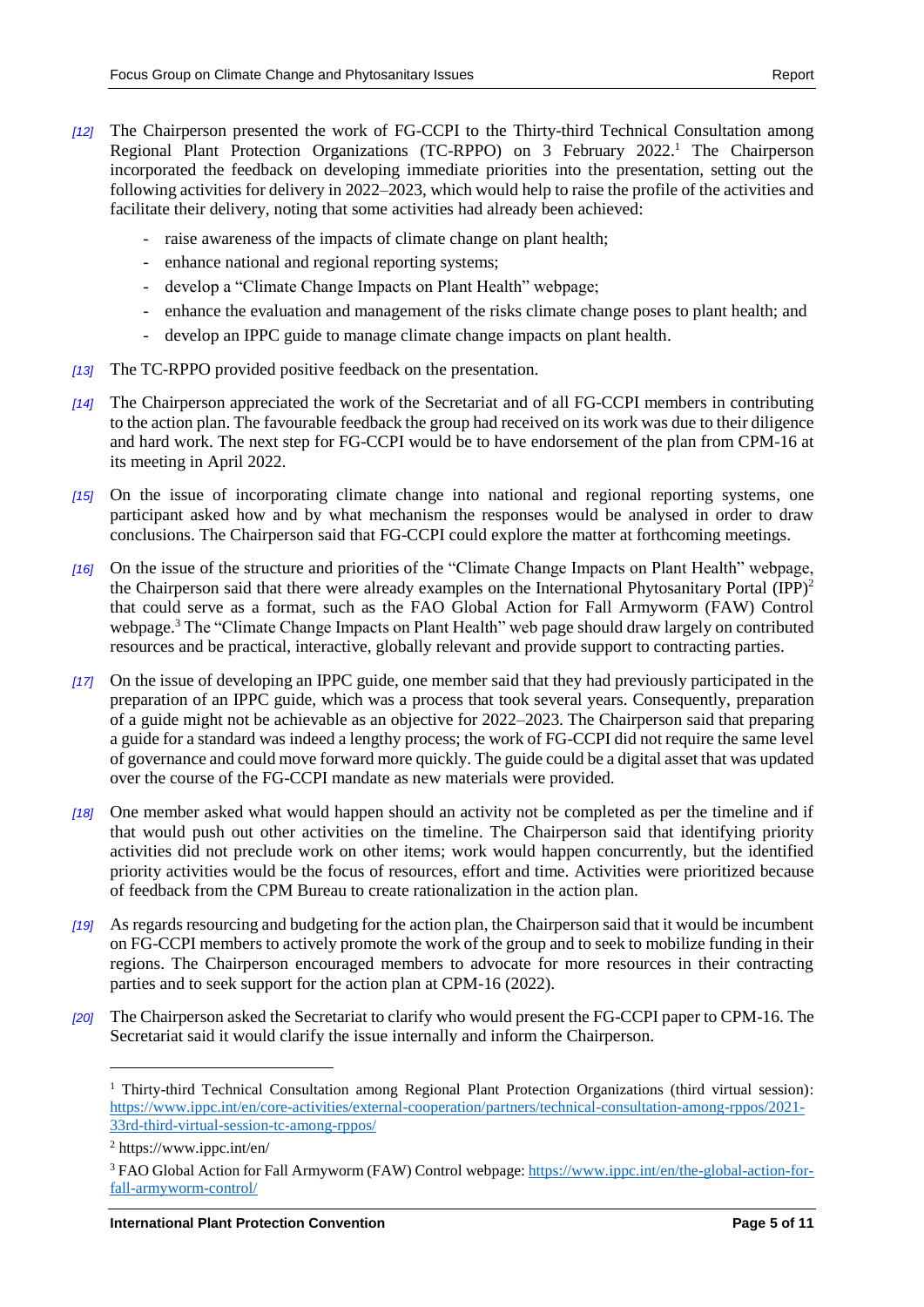- *[21]* The CPM Focus Group on Climate Change and Phytosanitary Issues:
	- (1) *agreed* to distribute to members the presentation keynote made to TC-RPPO;
	- (2) *agreed* to add an agenda item to the forthcoming meeting to review examples of IPP resources;

# <span id="page-5-0"></span>**4.2 Templates on the activities of the FG-CCPI for the FG-SFDAI**

- *[22]* The CPM Focus Group on Strategic Framework 2020–2030 Development Agenda Items (FG-SFDAI) had asked FG-CCPI to populate a template of activities for planning purposes in the Strategic Framework 2020–2030, to be submitted before the forthcoming FG-SFDAI meeting. The templates included items for activities, milestones, prioritization, and financial and resource considerations.
- *[23]* The Chairperson said that the primary concern would be to have approval from the Secretariat to have the necessary support and resources to be able to carry out the activities in the action plan. FG-CCPI would need to be proactive in seeking sources of funding. If the group could identify funding sources, that would give the CPM confidence that the activities in the plan had been thought out, were tangible and could be delivered. The Secretariat noted that funding for all development agenda items had to come from extra-budgetary resources.
- *[24]* The CPM Focus Group on Climate Change and Phytosanitary Issues:
	- (3) *agreed* that the Secretariat would populate the templates and share them with the group for their contributions and feedback.

# <span id="page-5-1"></span>**5. Any other business**

- *[25]* One member said that they had given a seminar on "Initiatives to Address the Increasing Risk to Plant Health from Plant Pests Due to Climate Change" as a part of the Seminar Plus series hosted by the Center for Integrated Pest Management (CIPM) at North Carolina State University where the FG-CCPI was one of the topics discussed.<sup>4</sup>
- *[26]* One member said that they were participating in the forthcoming Plant Health Quadrilaterals Group (Quads) meeting, which would represent an opportunity to promote the work of FG-CCPI. The FG-CCPI chairperson and another member would also be attending.
- *[27]* The Chairperson said that there was work currently underway in their region to link climate change impacts to global funding projects, with particular regard to biosecurity aspects, integrated pest management and climate adaption for smallholder and subsistence-level farmers.
- *[28]* The Secretariat said that a representative of the World Trade Organization (WTO) Standards and Trade Development Facility (STDF) had been in contact about a webinar on the impact of climate change on plant health, food safety and animal health and was seeking more information about the FG-CCPI action plan. The Chairperson said that that represented a good opportunity to raise awareness and that the action plan could be shared after it was approved by CPM-16 and asked the Secretariat to follow up on the possibility for FG-CCPI to present at the webinar organized by the WTO STDF.
- *[29]* The Secretariat said that it had received confirmation that the United Kingdom of Great Britain and Northern Ireland would host the International Plant Health Conference (IPHC) in the second half of 2022, likely in September in London. The event was planned as a hybrid virtual/in-person event.

# <span id="page-5-2"></span>**5.1 FG-CCPI membership and call for experts**

*[30]* The Secretariat said that the process to select new members was ongoing. The Secretariat had received nominees as a result of the call for experts,<sup>5</sup> which would be sent to the CPM Bureau for review and endorsement at its forthcoming meeting in March 2022.

 $\overline{\phantom{a}}$ 

<sup>4</sup> <https://www.youtube.com/watch?v=hYTn3OrVJo0>

<sup>5</sup> https://www.ippc.int/en/calls/call-for-experts-cpm-focus-group-on-climate-change-and-phytosanitary-issues-1/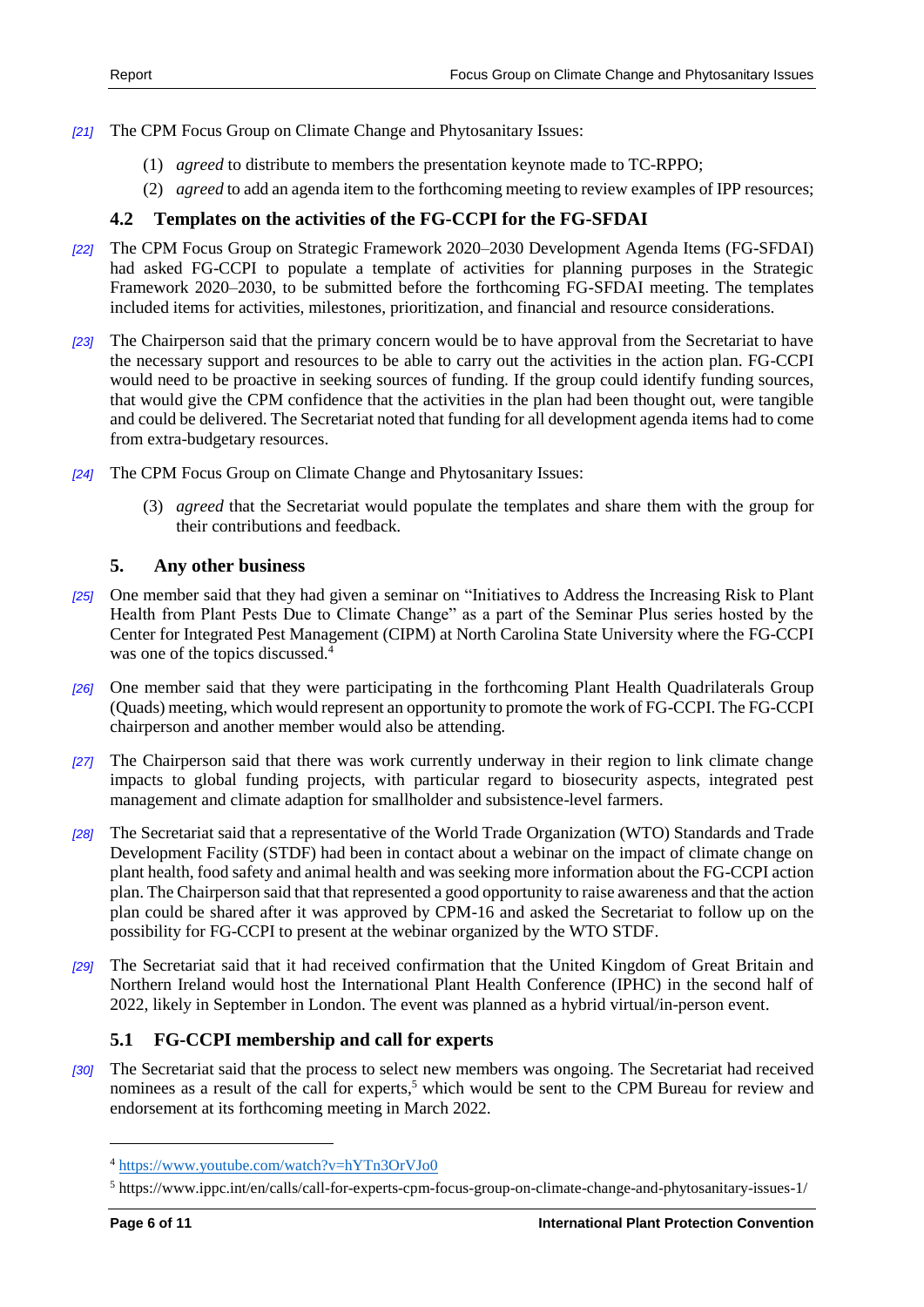#### <span id="page-6-0"></span>**6. Date and arrangements of the next meeting**

*[31]* FG-CCPI members agreed to hold their forthcoming meeting after CPM-16 in April 2022. The Secretariat would propose dates to participants via an online poll.

# <span id="page-6-1"></span>**7. Close of the meeting**

*[32]* The Chairperson thanked the participants for their contributions and the Secretariat closed the meeting.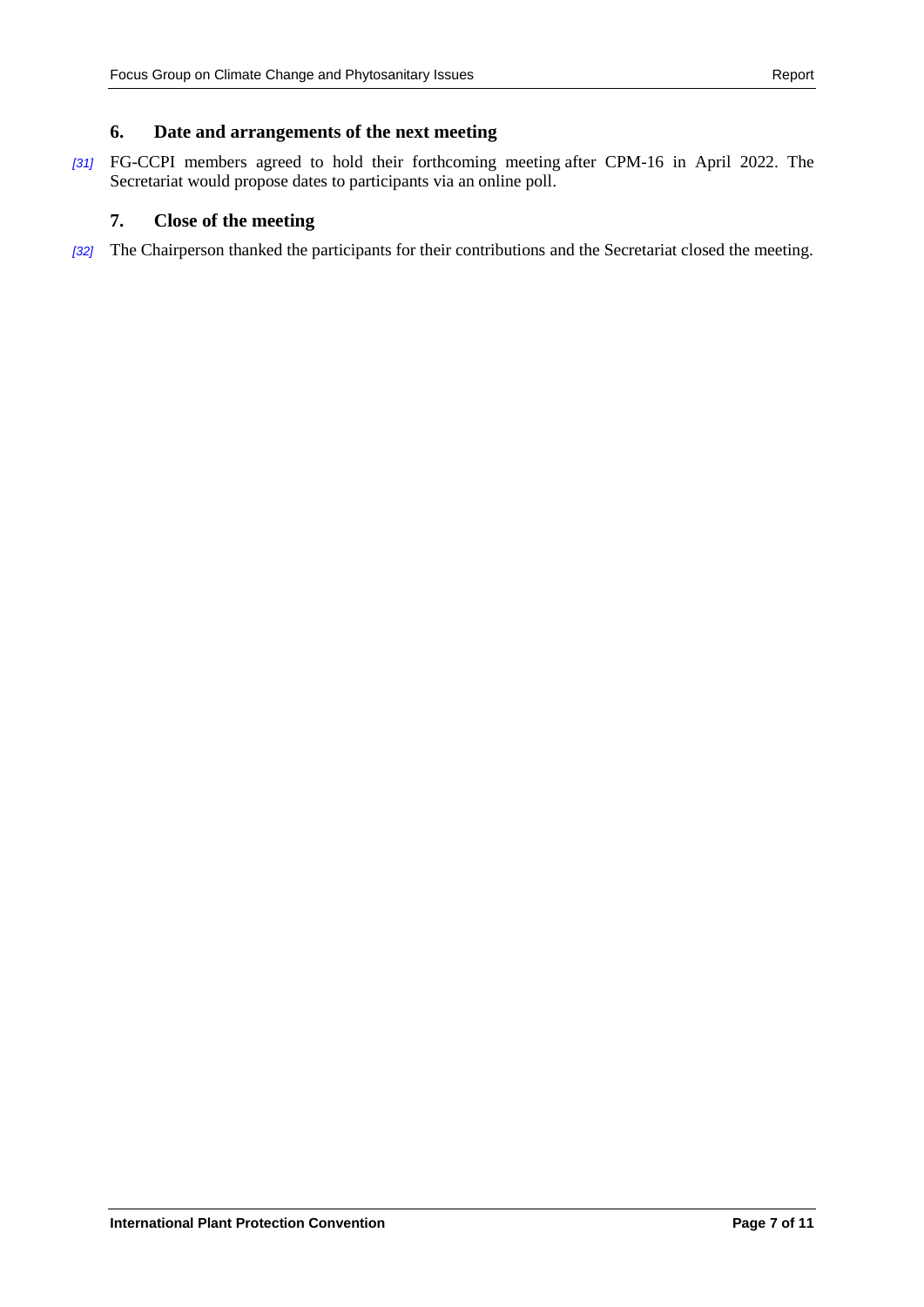# <span id="page-7-0"></span>**Appendix 1: Agenda**

#### **COMMISSION ON PHYTOSANITARY MEASURES FOCUS GROUP ON CLIMATE CHANGE AND PHYTOSANITARY ISSUES VIRTUAL MEETING**

|               | <b>Agenda Item</b>                                                                                                        | Document No.        | <b>Presenter</b>                                                |
|---------------|---------------------------------------------------------------------------------------------------------------------------|---------------------|-----------------------------------------------------------------|
| $\mathbf 1$ . | Opening of the meeting                                                                                                    |                     | <b>IPPC Secretariat</b><br>Christopher DALE (FG<br>Chairperson) |
| 2.            | <b>Meeting arrangements</b>                                                                                               |                     |                                                                 |
| 2.1.          | Election of the Rapporteur                                                                                                |                     | Chairperson                                                     |
| 2.2.          | Adoption of the agenda                                                                                                    | 01_FG_CCPI_2022_Feb | Chairperson                                                     |
| 3.            | <b>Administrative matters</b>                                                                                             |                     |                                                                 |
| 3.1.          | Document list                                                                                                             | 02_FG_CCPI_2022_Feb | <b>IPPC Secretariat</b>                                         |
| 3.2.          | Participant list                                                                                                          | 03_FG_CCPI_2022_Feb | <b>IPPC Secretariat</b>                                         |
| 4.            | Follow-ups from previous meetings                                                                                         |                     |                                                                 |
| 4.1.          | CPM<br>Action<br>plan<br>for<br>the<br>paper:<br>'Assessment and management of climate<br>change impacts on plant health" | 04_FG_CCPI_2022_Feb | Chairperson                                                     |
| 4.2.          | Templates on the activities of the FG-<br><b>CCPI for the FG-SFDAI</b>                                                    |                     | <b>IPPC Secretariat</b>                                         |
| 5.            | Any other business                                                                                                        |                     | Chairperson                                                     |
| 5.1           | FG-CCPI Membership and Call for<br>experts                                                                                |                     | <b>IPPC Secretariat</b>                                         |
| 6.            | Date and arrangement of the next meeting                                                                                  |                     | Secretariat / Chairperson                                       |
| 7.            | <b>Close of the meeting</b>                                                                                               |                     | Chairperson                                                     |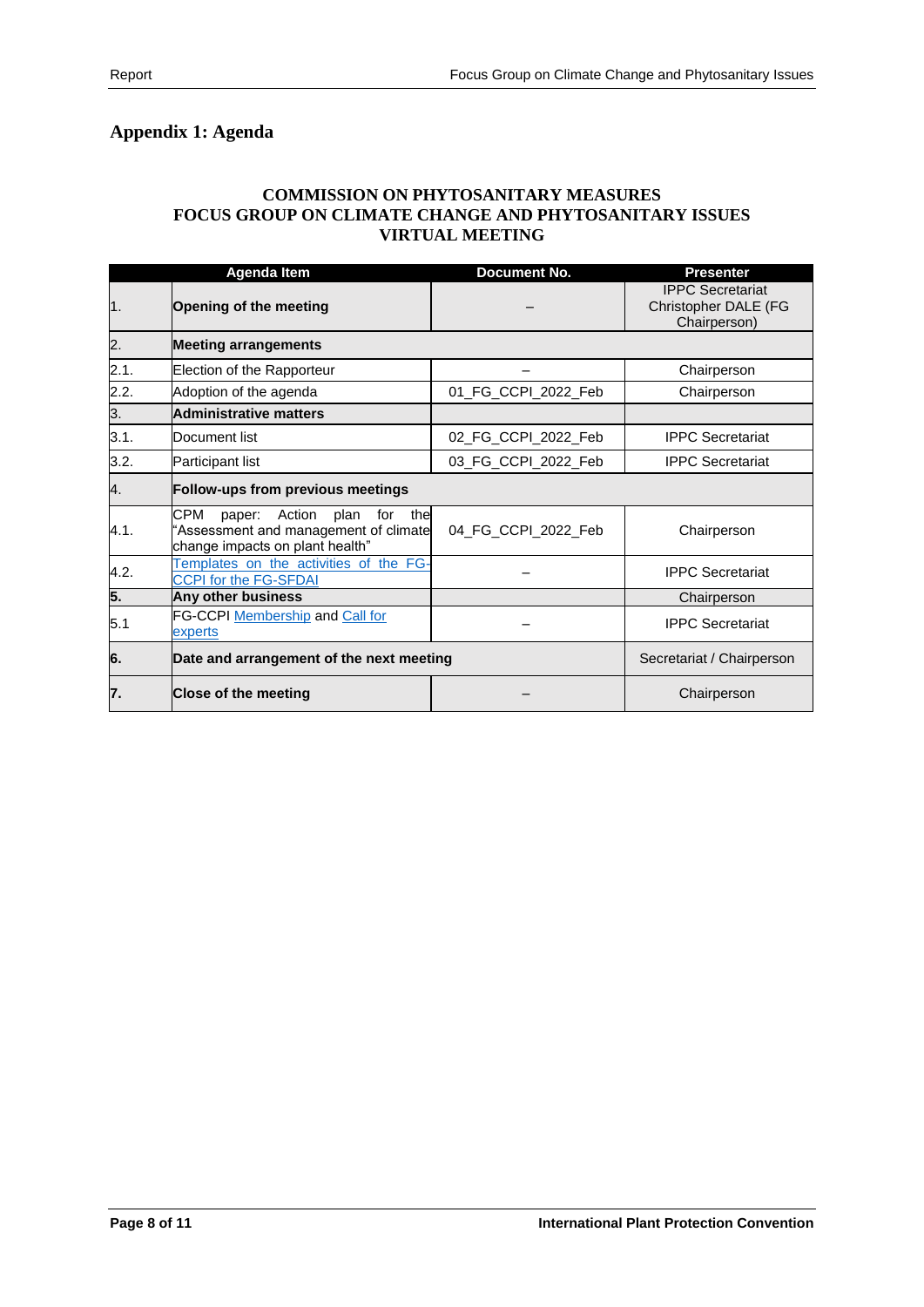# <span id="page-8-0"></span>**Appendix 2: Document list**

| <b>DOCUMENT NO.</b>             | <b>AGENDA</b><br><b>ITEM</b> | <b>DOCUMENT TITLE</b>                                                                        | <b>DATE POSTED /</b><br><b>DISTRIBUTED</b> |  |
|---------------------------------|------------------------------|----------------------------------------------------------------------------------------------|--------------------------------------------|--|
| <b>Administrative Documents</b> |                              |                                                                                              |                                            |  |
| 01_FG_CCPI_2022_Feb             | 2.2                          | Provisional agenda                                                                           | 2022-02-07                                 |  |
| 02 FG CCPI 2022 Feb             | 3.1                          | lDocument list                                                                               | 2022-02-07                                 |  |
| 03_FG_CCPI_2022_Feb             | 3.2                          | Participant list                                                                             | 2022-02-07                                 |  |
| 04 FG CCPI 2022 Feb             | 4.1                          | Action plan for the "Assessment and management<br>of climate change impacts on plant health" | 2022-02-07                                 |  |
|                                 | 4.2                          | Templates on the activities of the FG-CCPI for the<br>FG-SFDAI                               | 2022-02-07                                 |  |

| <b>Background documents</b>                    | Agenda item |
|------------------------------------------------|-------------|
| <b>FAO Strategy on Climate Change</b>          |             |
| <b>SFDAI Planning Template</b>                 |             |
| <b>SFDAI Milestones and Resources Template</b> |             |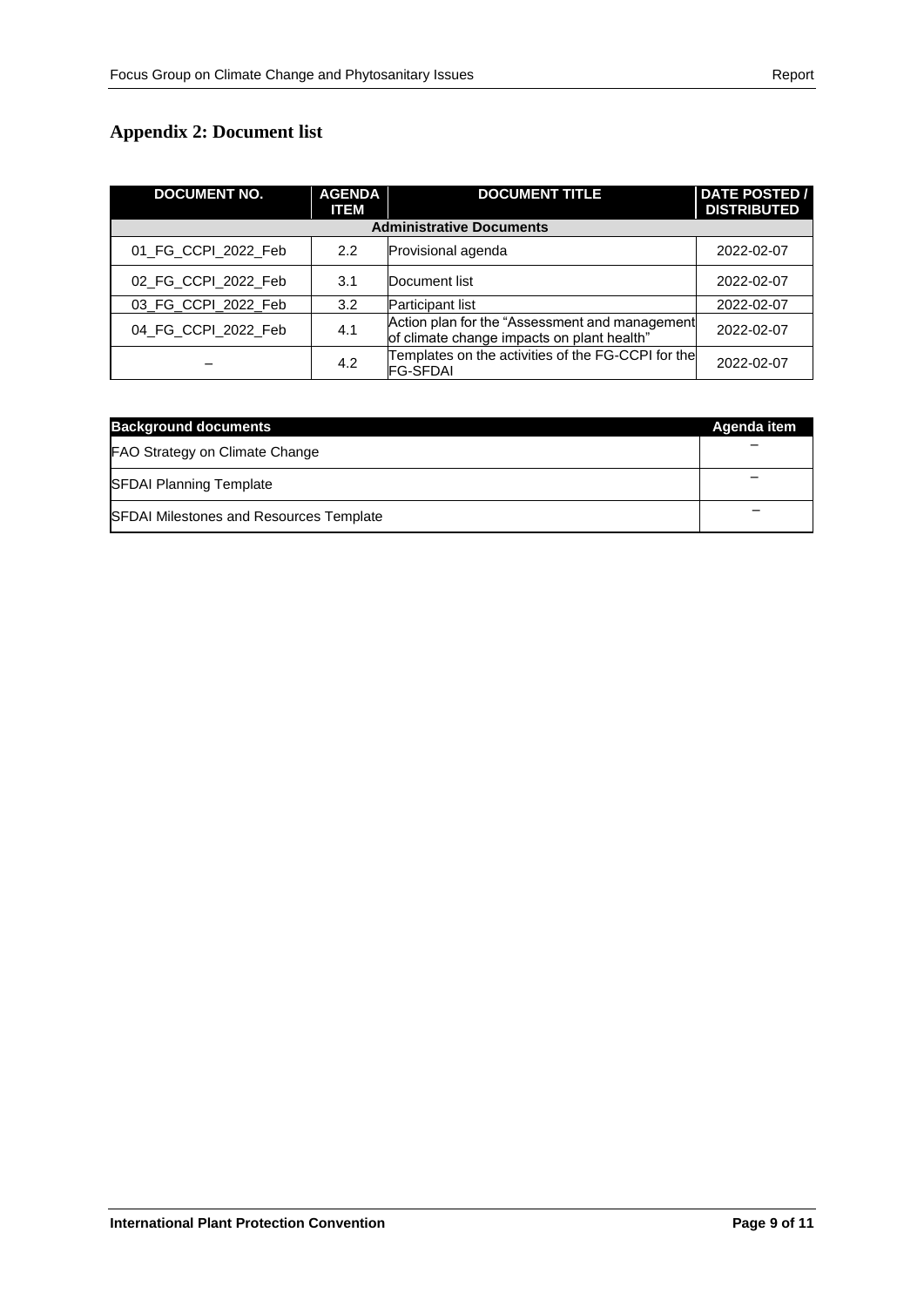# <span id="page-9-0"></span>**Appendix 3: Participant list**

|                        | Organization                                                       | Name, Organization, Address,<br><b>Telephone</b>                                                                                                                                                                                                                 | e-mail account                             |  |
|------------------------|--------------------------------------------------------------------|------------------------------------------------------------------------------------------------------------------------------------------------------------------------------------------------------------------------------------------------------------------|--------------------------------------------|--|
| <b>FG-CCPI members</b> |                                                                    |                                                                                                                                                                                                                                                                  |                                            |  |
|                        | NPPO of Ghana                                                      | Ms Hannah SERWAA AKOTO NUAMAH<br>Assistant Director, Plant Protection and<br>Regulatory Services Directorate,<br>Ministry of Food and Agriculture<br>Accra, Ghana                                                                                                | hsnuamah@gmail.com<br>hsakoto@st.ug.edu.gh |  |
|                        | NPPO of United Kingdom of<br>Great Britain and<br>Northern Ireland | Mr Dominic EYRE<br>Senior Plant Health Scientist<br>Department for Environment, Farming and<br>Rural Affairs, York, United Kingdom of Great<br>Britain and Northern Ireland                                                                                      | dominic.eyre@defra.gov.uk                  |  |
|                        | NPPO of China                                                      | Mr Runzhi ZHANG<br>Professor, Institute of Zoology<br>Chinese Academy of Sciences<br>Beijing, China                                                                                                                                                              | zhangrz@ioz.ac.cn                          |  |
|                        | NPPO of Canada                                                     | Ms Karen CASTRO<br>Senior Risk Assessor - Botany<br>Canadian Food Inspection Agency<br>Ottawa, Canada                                                                                                                                                            | Karen.Castro@inspection.gc.ca              |  |
|                        | NPPO of the United States<br>of America                            | Mr Glenn FOWLER<br><b>Risk Analyst</b><br>USDA APHIS Plant Protection and<br>Quarantine<br>Sacramento, United States of America                                                                                                                                  | glenn.fowler@usda.gov                      |  |
|                        | NPPO of New Zealand                                                | Ms Victoria LAMB<br>Co-Lead, HE Waka Eke Noa Climate Change<br>Programme Extension<br>Ministry for Primary Industries<br>Wellington, New Zealand                                                                                                                 | Victoria.Lamb@mpi.govt.nz                  |  |
|                        | NPPO of Australia<br>Chairperson                                   | Mr Christopher DALE<br><b>Biosecurity Specialist</b><br>Agricultural Development and Food Security<br>Department of Foreign Affairs and Trade<br>Climate Integration and Programming Branch<br>Climate Change and Sustainability Division<br>Canberra, Australia | Chris.Dale@agriculture.gov.au              |  |
|                        | NPPO of Argentina                                                  | Mr Pablo CORTESE<br>Director of Strategic Phytosanitary<br>Information<br>Servicio Nacional de Sanidad y Calidad<br>Agroalimentaria (SENASA)<br>Buenos Aires, Argentina                                                                                          | pcortese@senasa.gob.ar                     |  |

A check  $(\checkmark)$  in column 1 indicates confirmed attendance at the meeting.